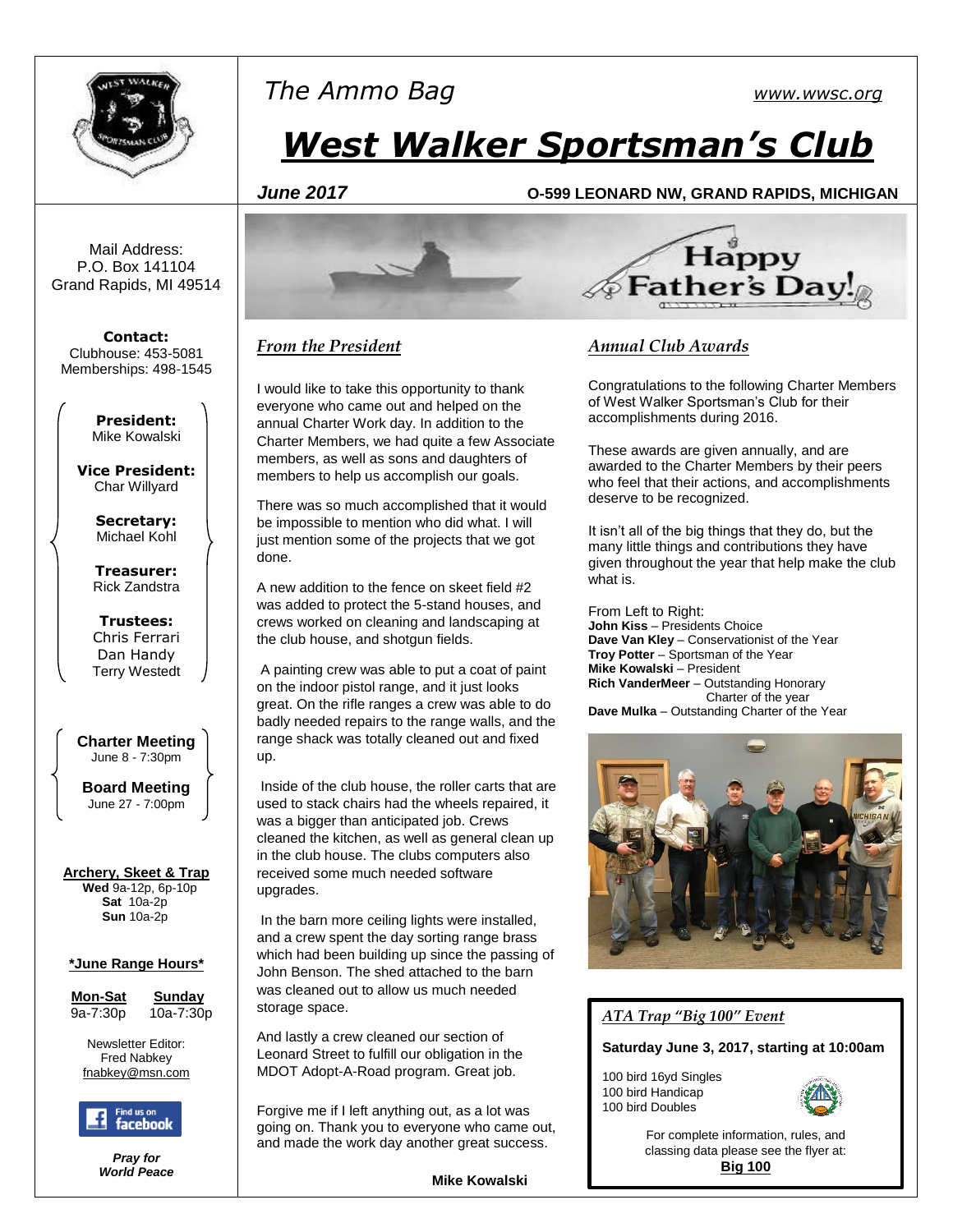#### *Other Honorable Yearly Awards*

Every year we also give out two additional awards.

The **Evan Boomstra Memorial Scholarship Award**, is a \$500.00 award given to a child, grandchild, niece or nephew of a Charter member.

The 2017 Evan Boomstra Memorial Scholarship award went to **Elizabeth Caputo** who is the niece of Rick Heyt.

The **John Sevens Jr. Award**, a silver cup with John's name inscribed is passed on each year to the Charter member voted most worthy by his peers.

The 2017 John Sevens Jr. award goes to **Don Mize**.

Congratulations to both of these winners, and the best of luck.

*Big Bad Boys and Ladies Shoot by Michael Kohl*

Join us on **June 17th 2017 at 3PM** for the Big Bad Boys and Ladies shoot. Come on out and test your speed shooting skills.

There will be 2 Divisions Semi-auto and Revolver, and the cost is only \$10.00 per person / per division.

You may sign up for each division (paying an entry fee for each one) if you would like to compete with both types of guns. The course of fire will consist of a 5 plate rack with whiskey bottle and tombstone shaped targets. The bottles and tombstones may be shot in any order, but the RED one must be shot last.

The course will be shot from a range of 10 yards. You can run the course 5 times, the slowest time will be dropped and the remaining four times will be added together. Lowest total time wins. All Pistols must be centerfire .380 cal. or larger.

ROUND NOSE BULLETS ONLY. No rifle caliber pistols, (no wadcutter, semi-wadcutter, hollow point, etc.) No Scopes or Red-Dot's, Iron sights only please. Bring a minimum of 50 rounds of ammunition.

There will be food, prizes and awards in the club house following the event.

#### **[Click Here for Event Flyer](http://www.wwsc.org/img/archives/2017/bbb_flyer_2017.pdf)**

#### *NSSA 4X50 Steak Night "50" Shoot*

**Wednesday July 12, 2017, starts at 5:00pm**



Targets fees per Event: \$11.00

Wednesday night is also "Steak Night"! Steak dinners are available to participants at member prices.

### *Big Changes Coming*

Expect to see some big changes soon on the Skeet, Trap, and 5- Stand fields, as we are transitioning over to a different way we pay, and shoot at the fields.

We are going to utilize a "Pay & Play" target control system that uses secure wireless cards (similar to a credit card) to account for paid and used targets.

If you have been to other clubs that use this payment method you know how smoothly it runs, and you are ahead of most other shooters in using this system.

Instead of shooting cards we will be having RFID cards that can be loaded with as many rounds or birds as you like. You will still sign up on a squad at the desk, and when it is time for your squad to shoot you will insert your card into the unit that is mounted at each field; 5-Stand will have a hand held controller.

This system will not only help the club run more smoothly, timers will move lines along just a little quicker, and it will help with inventory control as well as cutting down on "poached birds" (extra birds shot during a round).

Please bear with us while we transition over to the new system, ironing out the bugs, getting the proper training needed for our pullers, and desk crew to help you have an even more enjoyable day of shooting at West Walker Sportsman's Club.

*Self-Defense Drills at the Range by Michael Kohl*

Part I

Many of us come to WWSC as a way to keep our handgun skills sharp. As a CPL holder, I personally want to be as ready as I can for any type of personal defense scenario.

At times this can seem like a chore at a range like ours that does not allow rapid fire or draw/fire exercises. While some violent encounters happen very quickly, and catch the victim unaware, many encounters (like most home invasions) allow the victim to be prepared, gun in hand, and at low ready.

Here is a great drill you can practice here at West Walker:

On a day when the range is not too busy, set up two silhouette targets next to each other. Practice starting with the gun at the ready over the shelf pointed down range, a timer would be of great benefit, both to see your time and to give you a random start). From there, put two shots into the center chest of the first target, followed by one head shot; repeat for the second target. This is a slight variation of the 'Mozambique drill' that is used to practice ending a threat that may be high on drugs or alcohol, and not stopped the center mass shots.

Personally I like to switch this drill up a bit at times in one of the following ways: **(1)** Shoot both targets with two center mass shots and then follow up with head shots on each one; Start with a halffull magazine to force a reload during the drill. **(2)** Buy some 'dummy rounds' and have a friend or range monitor load a few magazines for you, inserting one 'dummy round' randomly into the magazine. This will force you to clear a malfunction during the drill.

These types of drills are a great 'real life' training scenario that will help keep your skills honed.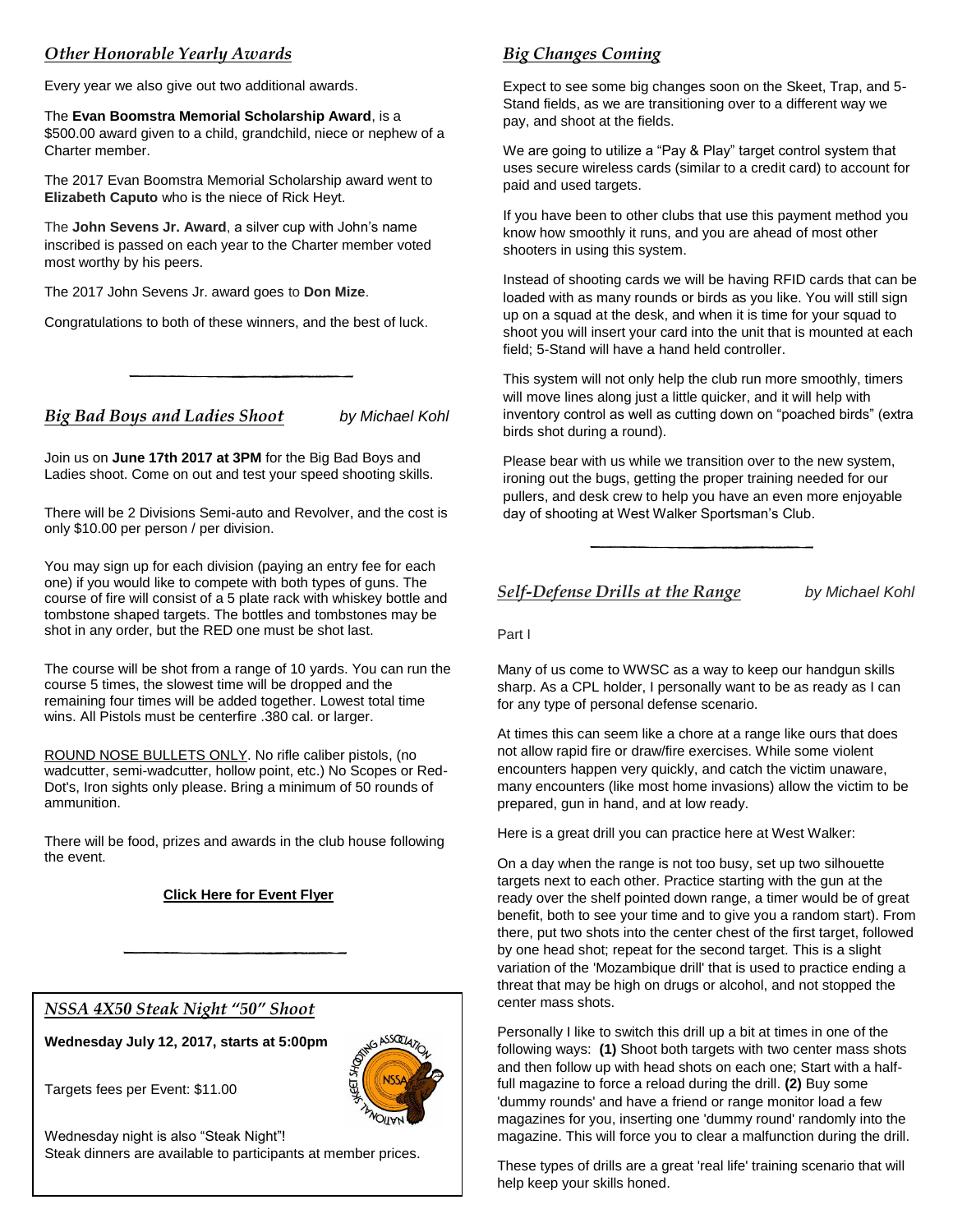#### *Under the Sea Event Results by: Gloria*

A smaller group of shooters at this event allowed us to better evaluate our new "Reactive Targets". The crew on this latest fun shoot adventure agreed that the "Blowfish, and Sharks" reactive targets were more fun to shoot at than regular paper targets, and they all survived the event to be used again.

Amazingly three out of five shooters scored higher on the smaller shark targets than on the larger blowfish targets. The scoring system worked out well, but flighting of squads will need some fine tuning.

Thanks to all for attending these fun shoots, and I appreciate the feedback as it helps to make these events more enjoyable. Thank you to Tom O'Brien for his help as the Range Safety Officer (RSO).

**Event winners were:** st Place **George Pio** nd Place **Judi Bradley** rd Place **Wyland Gibbs**.

**Note:** All future events will utilize the reactive targets only, and will be open to all calibers.

Please mark your calendar for these future events: Saturday August 26, 2017: Alien Invasion Saturday September 23, 2017: Gloria's Birthday Blast Saturday October 28, 2017: Haunted West Walker





Gloria **Grand George Poi** 





*May Straights*

Brian Myers S 16ga 75 J. Pop Jr. Wobble 50

Dave Boomstra S 28g B. Jordan S .410 Brian Myers Wobble 25 (2) Rick Zandstra S 20g (2)



\*\* Hat Shoot: Tom May 25 S



*<u>Out of the Bag</u> by: Wes Walker* 

In the April issue of *[Environmental Health](https://ehjournal.biomedcentral.com/articles/10.1186/s12940-017-0246-0)* (click the link for the article) a new study (36 articles) has linked health risks from lead exposure to professional, and recreational shooters at gun ranges. The CDC finds that blood lead levels (BLLs) should never exceed 5 micrograms per deciliter (5 µg/dL). However the articles reviewed found some levels from 10 µg/dL to over 40 µg/dL. Please take the time to read the article in "Environmental Health" in its entirety.

Are you concerned? I am. Are the Anti-gunners crying wolf to increase more regulation? I don't know. Is this study the Gospel truth? I don't know that either. But we all know that lead is dangerous. The majority of lead exposure comes from the time the lead primer is ignited and the bullet travels down the barrel, where lead particles are released into the air where they are inhaled or land on hands and clothing where they can be consumed with food at a later time.

Risk factors are higher for women and children, as lead is stored in the bones. Pregnant women can transfer lead to the fetus and cause developmental problems. In children it can inhibit growth of organs.

According to the study shooters who visit the range less than 12 times per-year should not be concerned, but recreational, professional, law enforcement, instructors, and range workers have shown BLLs between 20 µg/dL and 40 µg/dL.

Unless lead free primers, and lead free bullets are mandated; Not going to happen folks, there are some precautions you can take at the range to minimize exposure to lead. The study recommends changing your clothing after shooting, avoid smoking and eating at the range, and have proper ventilation at all indoor and outdoor ranges.

Don't be afraid, don't be scared, be aware, and have fun.

#### **\*** *New Range Hours May 1st - Sept 15th* \*

**From May 1st through Sept 15th we will be closing the ranges at 7:30pm.**

#### **2017 Big Gun Raffle**

| Jan        | <b>Ruger 10/22 Carbine Collectors Series</b> | Jutta Grieves #35      |
|------------|----------------------------------------------|------------------------|
| Feb        | <b>Ruger LCRx 38 Special</b>                 | Michael Kohl #96       |
| Mar        | T/C Impact .50 cal Camo Weather Shield       | Robert Scarbrough #172 |
| Apr        | <b>S&amp;W Shield, Ported 9mm</b>            | Jeff McMinn #164       |
| May        | Winchester SXP 12ga Pump                     | Joe D-Felio #15        |
| Jun        | Glock 19, Gen4 - 9mm                         |                        |
| Jul        | Savage B-Mag Laminate 17WSM                  |                        |
| Aug        | Sig Sauer P320 Night Sights, 9mm             |                        |
| Sep        | Savage 220F 20ga Slug Gun                    |                        |
| Oct        | Ruger SR1911 SS 45 Auto                      |                        |
| Nov        | Browning AB3 Composite Stalker 30.06         |                        |
| <b>Dec</b> | <b>Springfield EMP .40SW</b>                 |                        |